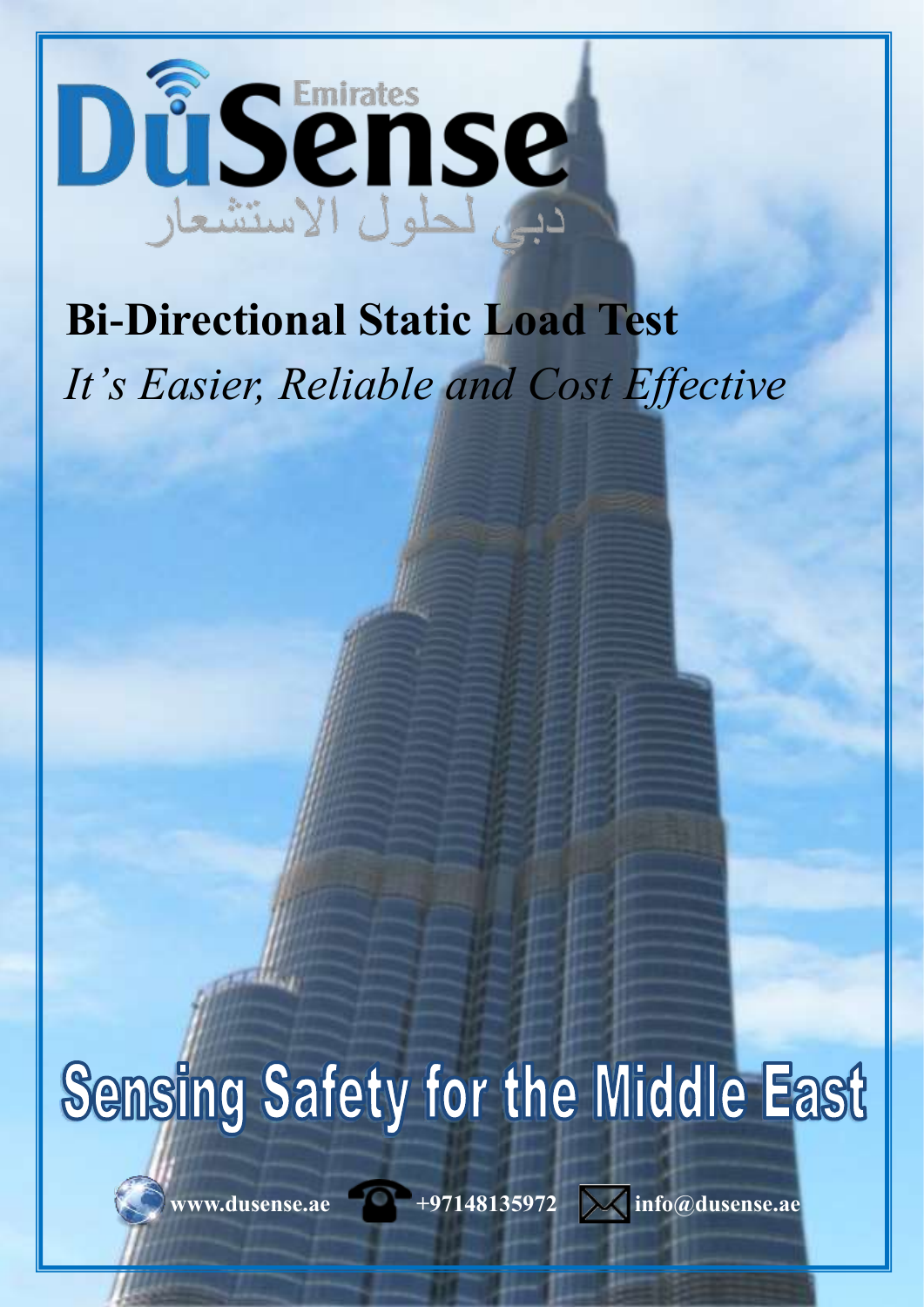

Use the easier, reliable , and cost effective SLT

Super-Cell

Bi-Directional Static Load Test



DuSense is a Dubai based company specialized in High-Tech instrumentation systems for the Construction and Structural Monitoring Markets, we have more than 12 years' experience with pile testing in the Middle East market including many hundreds of Bi-Directional Static Load Test.

We can offer you via our Dubai office the complete service from designing the test through to analysis of the test data.

"More than 600 sets of Super-Cells are delivered from January to April 2016 globally. "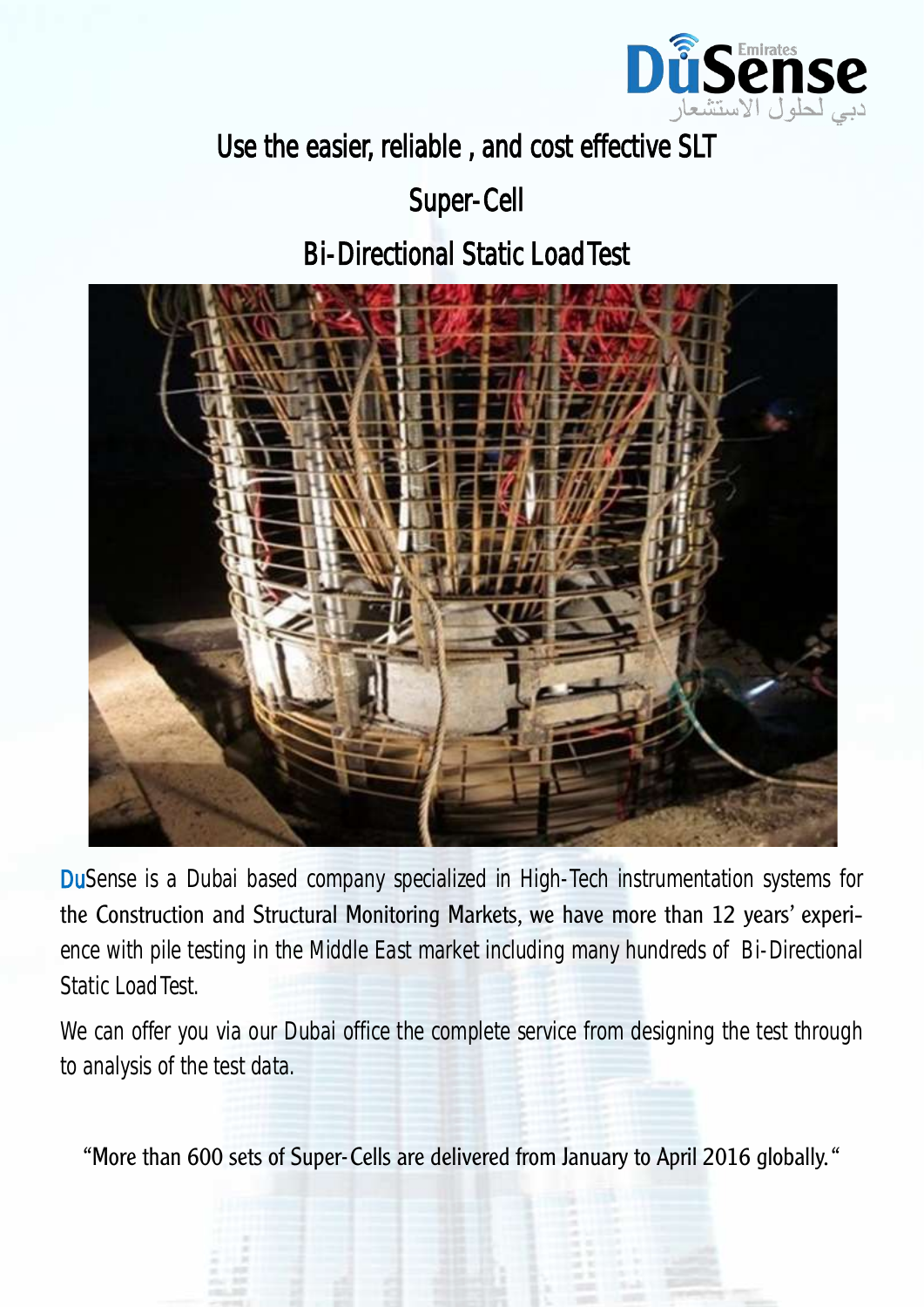

Super-Cells were introduced to the global market in 2005, since then more than 2,000 tests have been conducted around the world.



Hail University, Hail, Saudi Arabia

(4 nos. 1000mm dia Pile were tested using the Super-Cell Ring Cell© method, the piles were tested to 675tonnes, year 2016)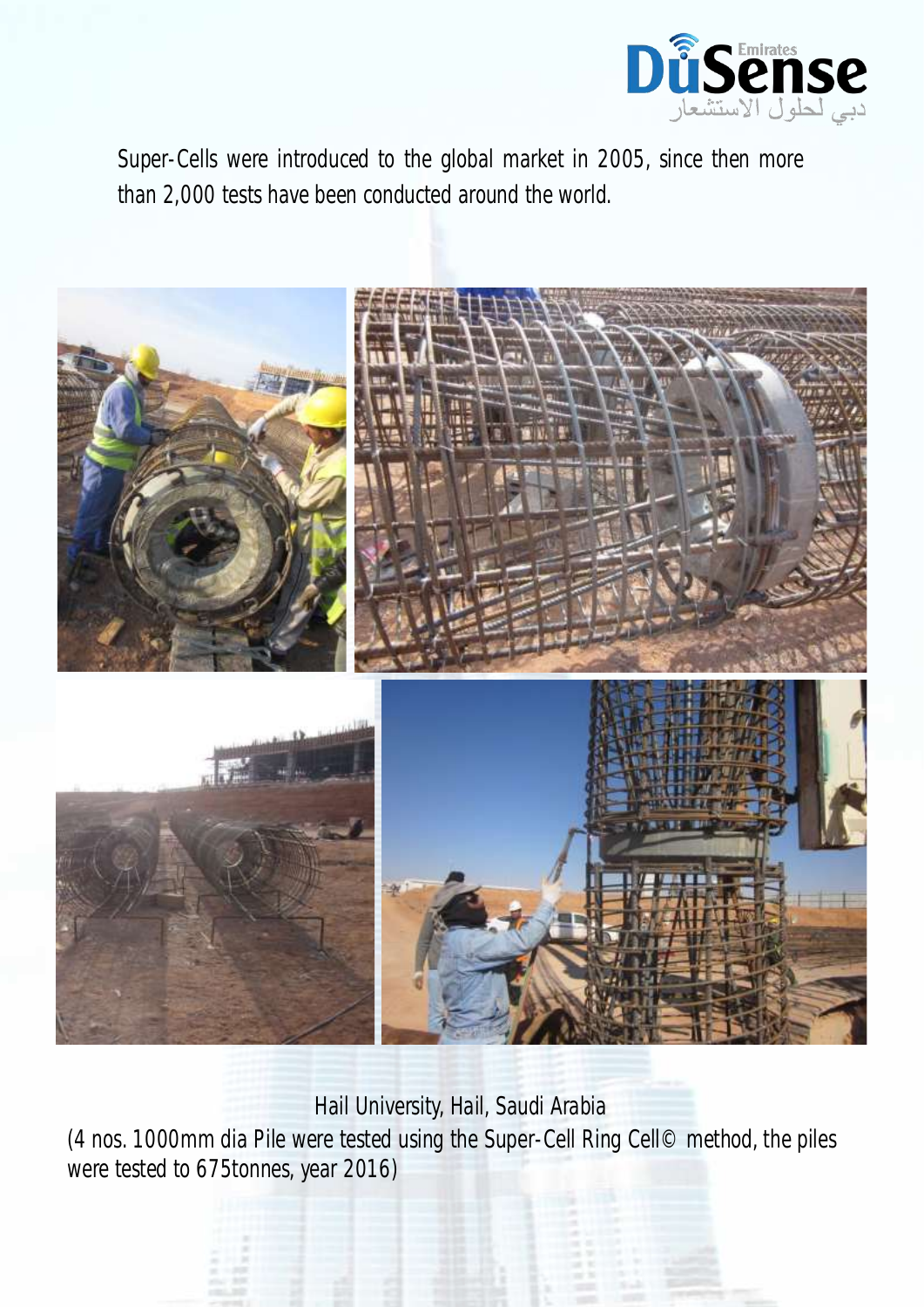



Super-Cell Technology, Sudan Port of Africa 1200mm ring-type for 8MN load and 1500mm combined for 10MN load, year 2015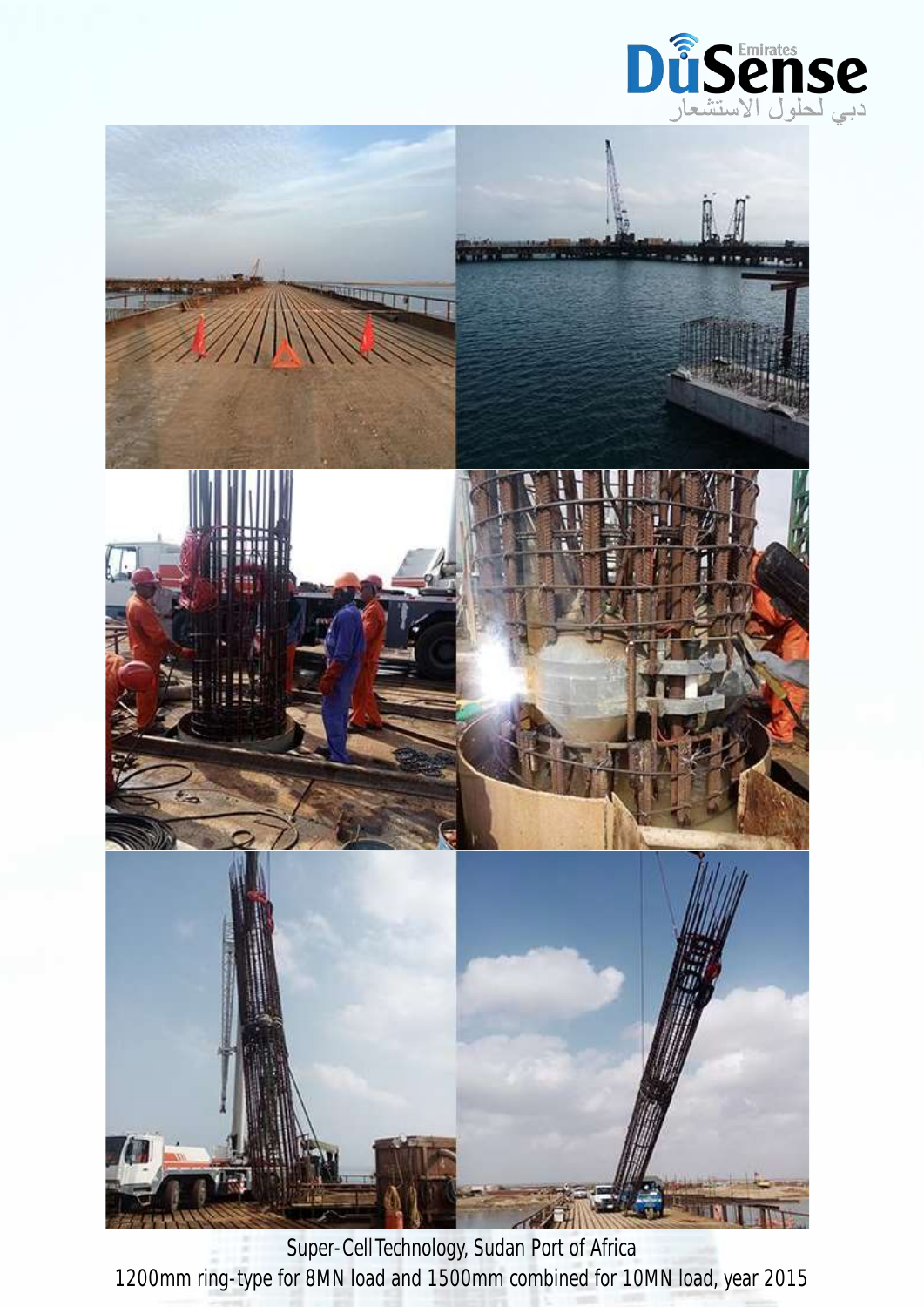



 Hangzhou Bay Bridge (Longest Cross-Sea Bridge ever built, 70 MN load, year 2006)



 Qingzhoufang Residential Building, Macau, China (1,000 mm dia pile, 11.7 MN load, year 2012)



 Catholic High School, Singapore (800mm dia, 6.12 MN load, 1,000 mm dia, 5.72 MN load, year 2014)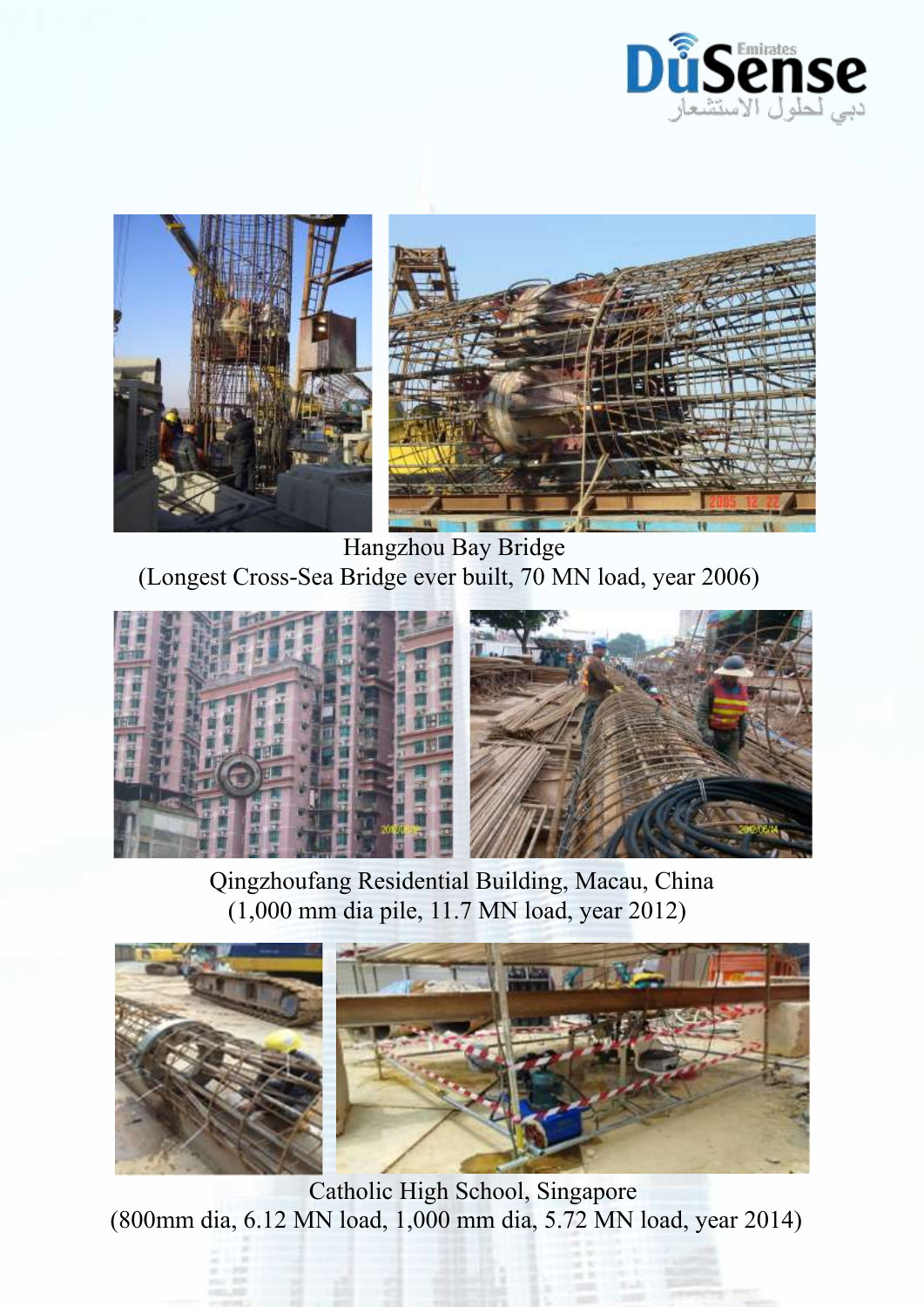

"Super-Cell" is a hermetically sealed expandable steel pressure cell specially designed for load testing of piles, it's innovative design is the most suitable for casting into concrete piles for Bi-Directional Static Load Testing. Super-Cells are not like earlier design Bi-Directional Load Cells which are a type of modified hydraulic cylinder using a sliding piston, cylinder and seals, the patented Super-Cells have a larger surface area, low height, and light weight, which provide greatly improved loading performance using much lower pressures of <30Mpa. Super-Cell is often the preferred choice for Working Pile tests where due to it's large cross-sectional area it can be reliably grouted to virtually restore the full bearing capacity of the pile. The Super-Cell design has improved flexibility under high load conditions too where it can tolerate a good degree of non-uniaxial loading. Super-Cells are available in a wide variety of different shapes and sizes depending on the pile diameter and purpose of the BDSL test.

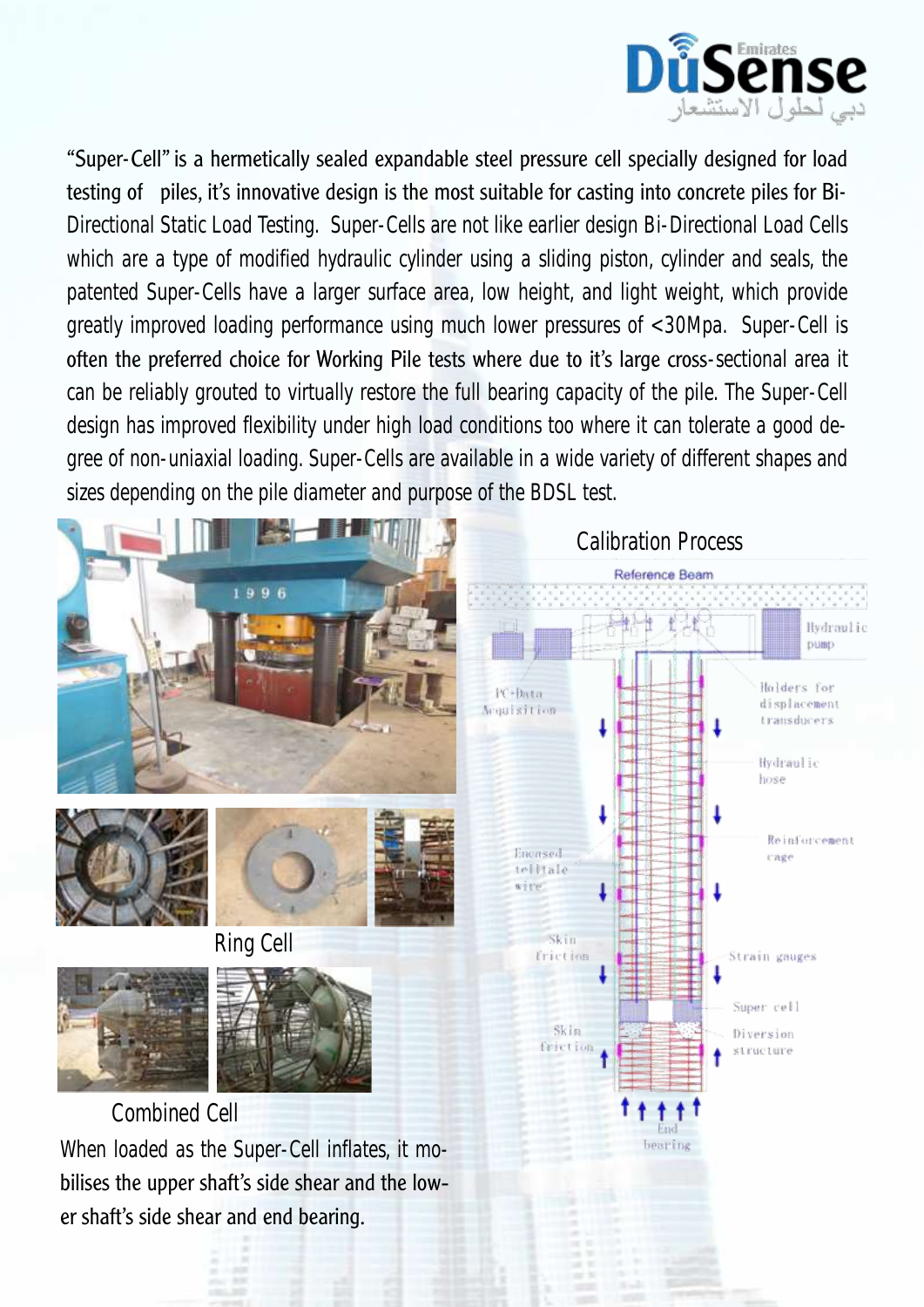

A typical Bi-Directional load test is performed until the ultimate capacity of either side shear or end-bearing is achieved, so the maximum load capacity of the pile can be accurately obtained. Installation of strain gauges embedded at different layers will indicate how the load capacity is distributed through the pile's length.



Bi-Directional load test has been a well proven technique in many thousands of projects all over the world, it has many advantages over conventional top-down static load testing including -

- High Test Load capacity—the Super-Cell has been used to loads of >5,000 tonnes under suitable conditions.
- Reduced working area—Testing can be conducted in a very confined area.
- Time—Testing is able to commence within 7 to 10 days from pile installation.
- Economy—The Super-Cell method becomes more economical as load increases, unlike conventional static load test.